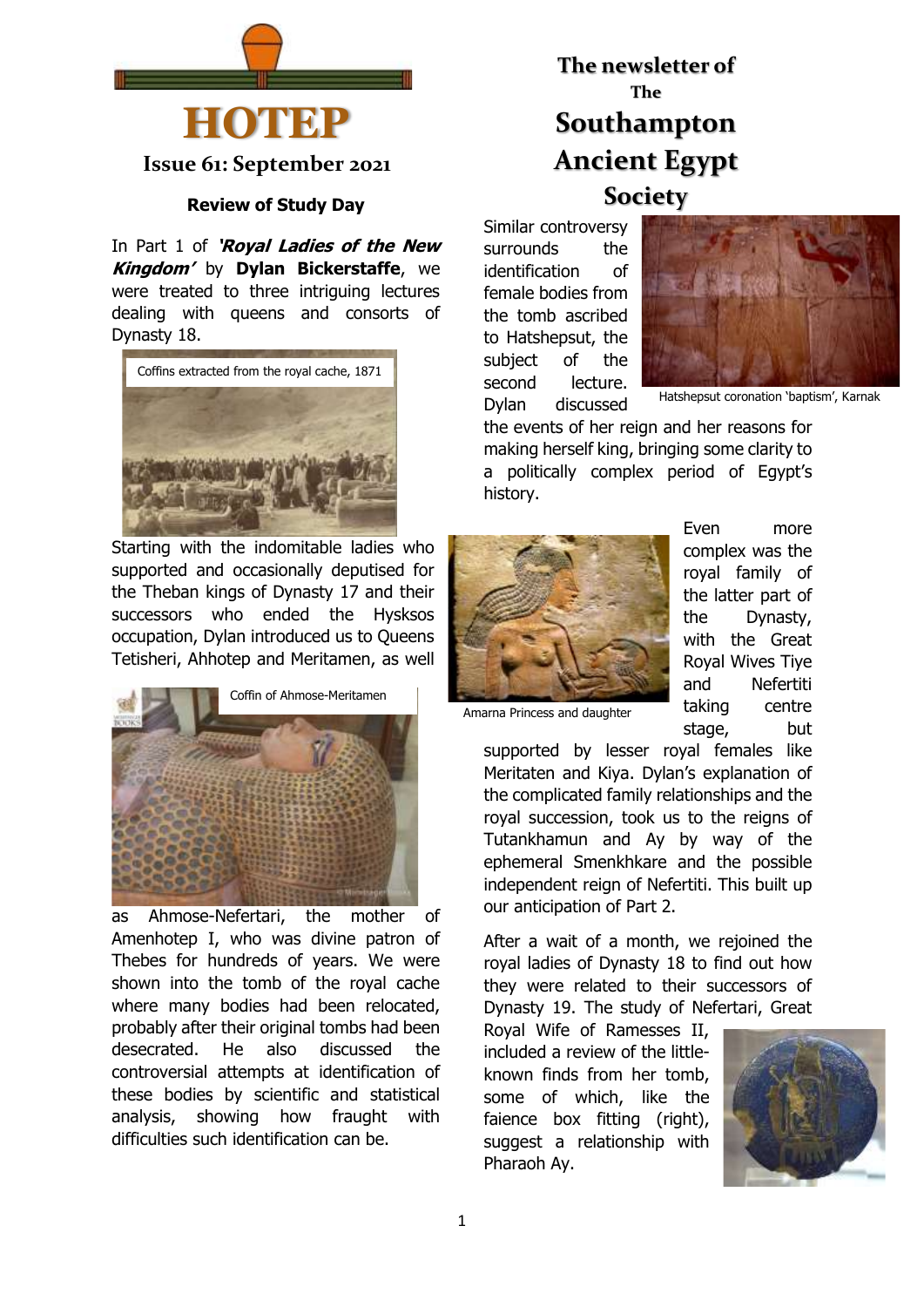# **Review of Study Day, Part 2, continued**

Dylan also discussed some more of Ramesses II's wives, particularly Nefertari's co-queen, Isetnofret, and his daughter-



wives, Meritamen, Bintanath, Nebettawy etc. He identified the women and children shown beside the colossi at Abu Simbel and in the parades of sons and daughters shown in temples like the Ramesseum and Abydos, and suggested candidates for the ownership of some tombs in the Valley of Queens.

Queen Meritamen, Akhmin

Dylan's next offering was a fascinating review of the interpretations of the concept of the 'harem'.

Comparisons drawn long ago between



Ring from tomb of Tausert, last Queen of Dyn 19

the ancient Egyptian 'private quarters' or 'secluded place' and the harem of Ottoman

times conjure images which are difficult to shed. He made distinctions between palaces, where the principal queens and their children lived, and other complexes housing lesser concubines and particularly the foreign wives and their entourages. He explained his identification of the Medinet Gurob palace town in the Fayum as a 'retirement home' for royal widows or wives/concubines past childbearing.

Dylan reviewed the evidence for intrigues that were almost inevitable in the waspish harem environment, with particular emphasis on the Harem Conspiracy which led to the



murder of Ramesses III. The description of the sentences meted out to the conspirators showed how rank had its disadvantages as well as its privileges.

In the final lecture of the day, the subject was the end of the New Kingdom, Dynasties 20- 21, and the rise to prominence of the God's

Lady Nedjmet, Dyn 21

Wives of Amen. As the rulers of Thebes lost their influence to the rising dynasties of the Delta, these celibate priestesses of royal birth, often a king's sister or daughter, gained considerable influence in both the religious and political spheres. The analysis of some of their bodies from the royal cache tomb and the manner in which they were reinterred, shows how the memory of these ladies was respected long after their death.

Dylan dealt with many questions and was good enough to send us a book list for further information. This was circulated to

all participants in the two Study Day.

We had some hairy moments at the start of each part when Dylan had problems engaging with the technology but, eventually, we started pretty much on time in both cases, although in Part 2 he was unable to get his camera to work so we could not see him. But the lectures were delivered successfully providing us with two extended afternoons of enjoyable and informative entertainment.

**Hilary Wilson**

Lady Tuty, Gurob

2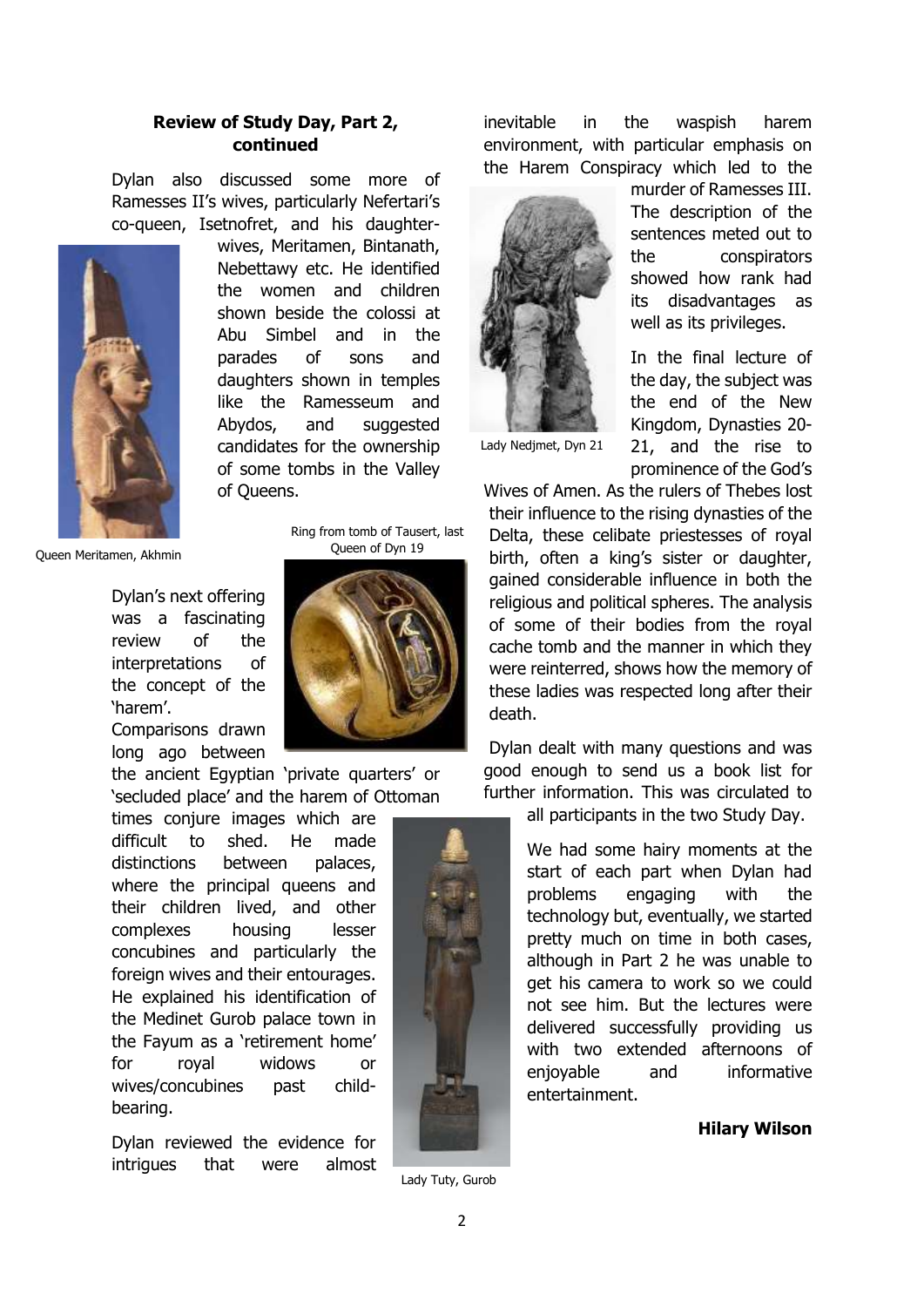## **Recently on Film**



The 2020 British-Egyptian film release, **Luxor**, had been included in my collection of 'films recorded to be watched later' simply because of the title. Now I have finally got round to watching it I am still not sure how to classify it. Described as a drama-romance, it is very gently romantic and has little dramatic action. But visually it is stunning. Aid worker Hana is taking a holiday in Egypt as respite from her harrowing work in Syria. Staying at the Winter Palace in Luxor, she is reunited with an old flame, archaeologist Sultan.



Hana revisits some favourite haunts in Luxor including the Karnak and Luxor temples and the Tomb of Seti I, with remarkably few tourists present to spoil the view. The only drama in these beautifully shot scenes is when Hana comes to the rescue of an American tourist, who faints when overcome with the spirituality of Medinet Habu. In gratitude, the tour guide offers to include Hana on their trip to Abydos, the principal site of pilgrimage for ancient Egyptians. Hana declines the offer.

Sultan takes Hana to his current dig, in the Tomb of Amenmesse, where he introduces her to his boss. Here is where, for me at least, the film came alive, because the Director of the dig is played by Salima Ikram – brilliant type-casting. Salima's Egyptological discussion and her telling of the story of Dorothy Eady, better known as Umm Sety, self-appointed guardian of the Seti I temple at Abydos, were possibly the most authentic sections of dialogue in the film. Perhaps I am a little partisan but I thought Salima acted the socks off the lead actors.



Literary, historical and religious references

provide the subtitles which are used to divide the film into chapters. Hana finds catharsis when the tour guide introduces her to a wise woman who induces a dream state in which she sees herself at Abydos. This convinces her that Abydos is where she has to go and she asks Sultan to go with her. And there the film ends, the pilgrimage suggested but not achieved. This was, perhaps, the most frustrating part of the film as the evocative quality of the film's camerawork could have made

Abydos a real feast for the Egyptophile's eye.

Not an action film, by any stretch of the imagination, but if you want to wallow in nostalgia of previous visits to Luxor you could watch this as a travelogue and ignore the rest of the dialogue.

# **Hilary Wilson**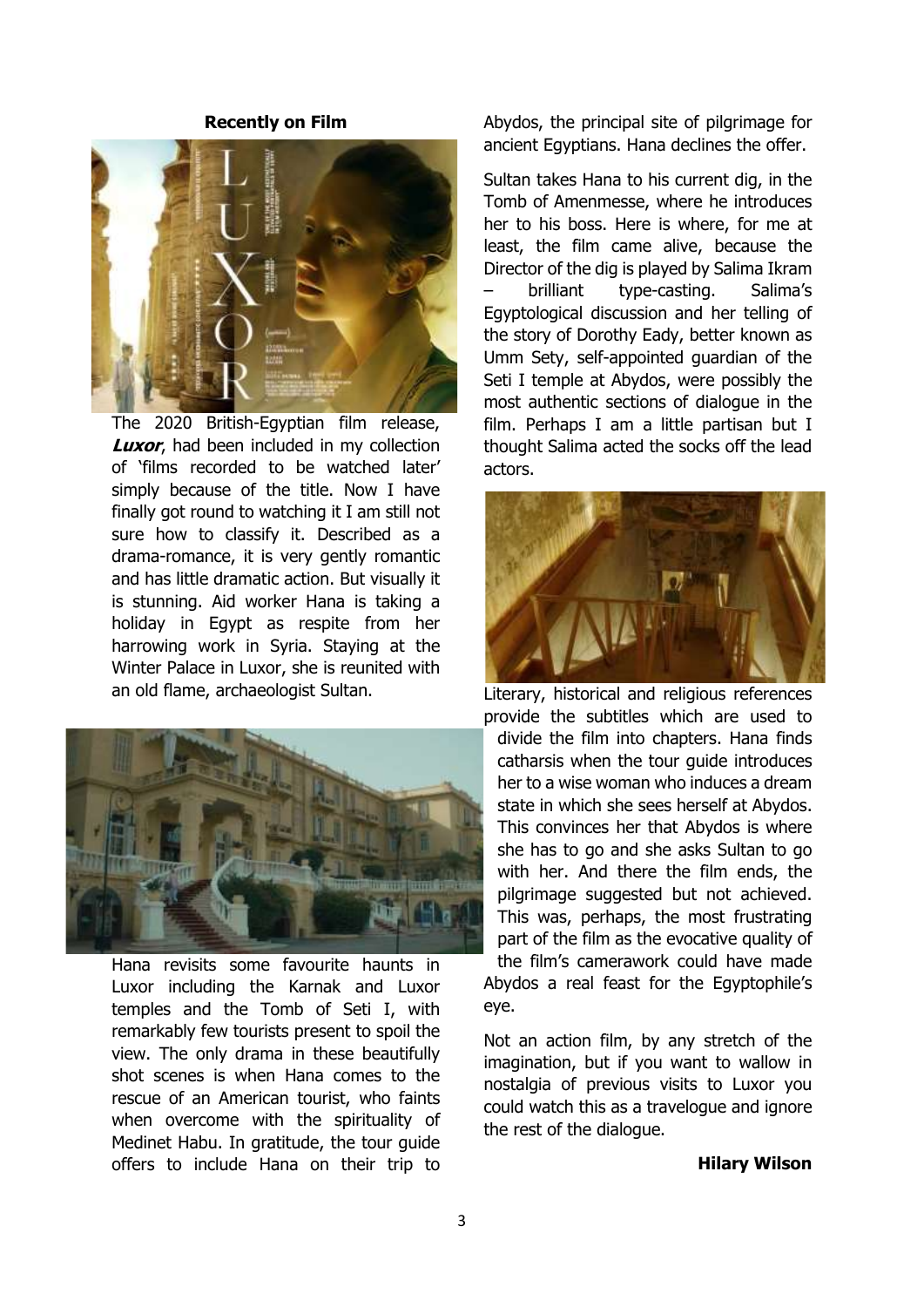# **Forthcoming Meetings**

Further details of the Zoom meetings listed below are published on the website [www.SouthamptonAncientEgyptSociety.co.uk](http://www.southamptonancientegyptsociety.co.uk/)

# **Registration is required for all meetings.**

Registration links will be released on a meeting-by-meeting basis and priority will be given to SAES Members.

If you would like to have your personal email details added to our non-Members mailing list, please contact the Secretary at **[saesinfo55@gmail.com](mailto:saesinfo55@gmail.com)**

## **Zoom Meeting format**

For Saturday talks, the Zoom meeting will nominally 'open' at 13:30 from which time attendees will be admitted to the virtual waiting room. Once the host has connected with the speaker, checked the technology is working and set up the presentation, participants will be admitted to the meeting from 13:45 for a start at 14:00. Please note, the Zoom platform only deals in half hours so the automated confirmation message tells you simply that the start time is 13:30.

For evening meetings, the same applies with the meeting 'opening' at 18:30, admission from the waiting room from 18:45 for a start at 19:00. Evening meetings may be on a Wednesday or Thursday so please check the date.

# The joining link for any meeting is only released on confirmation of payment.

Payment details are on the website.

**The joining link is unique to the name & email address with which you register. If you share this link, you risk being prevented from joining the meeting yourself if the person with whom you shared signs in before you.**

# **Thursday 16 September 2021:**

(evening meeting starting at 19:00)

**Annual General Meeting:** There is no charge for this Members-only meeting, but registration is still required. Membership subscriptions will be due for renewal before the October meeting. The AGM provides an opportunity for Members to comment on SAES activities past and future, to discuss money matters and, this being an election year, to elect the Officers (Chair, Treasurer and Secretary) of the SAES Committee. Voting will be via Zoom poll.

# **Lecture Programme 2021-22**

Saturday **18 September 2021**:

13:30 for 14:00 **The Aegean Connection 2: Egypt and the Sea Peoples** by **Hilary Wilson**

[https://us02web.zoom.us/meeting/register/tZM](https://us02web.zoom.us/meeting/register/tZMrcO-grTgiH9TB0xwt3TGL4SRhLzMuPyQ6) [rcO-grTgiH9TB0xwt3TGL4SRhLzMuPyQ6](https://us02web.zoom.us/meeting/register/tZMrcO-grTgiH9TB0xwt3TGL4SRhLzMuPyQ6)

Saturday **16 October 2021**: 13:30 for 14:00 **An Astronomical Ceiling at Esna: The Egyptian story of the Sun & the Moon** by **Bernadette Brady**

Saturday **20 November 2021**:

13:30 for 14:00 **From Saqqara to Leiden: The journey of the tomb chapel of Hetepherakhet** by **Nicky van de Beek**

# Thursday **25 November 2021**:

**evening meeting** 18:30 for 19:00 **Herodotus on Egyptian animals - fact or fiction?** by **John Wyatt**

# Saturday **18 December 2021**:

13:30 for 14:00 **Music in ancient Egypt and its beginnings: Latest research in music archaeology** 

(lecture including live music)

by **Heidi Kőpp-Junk**